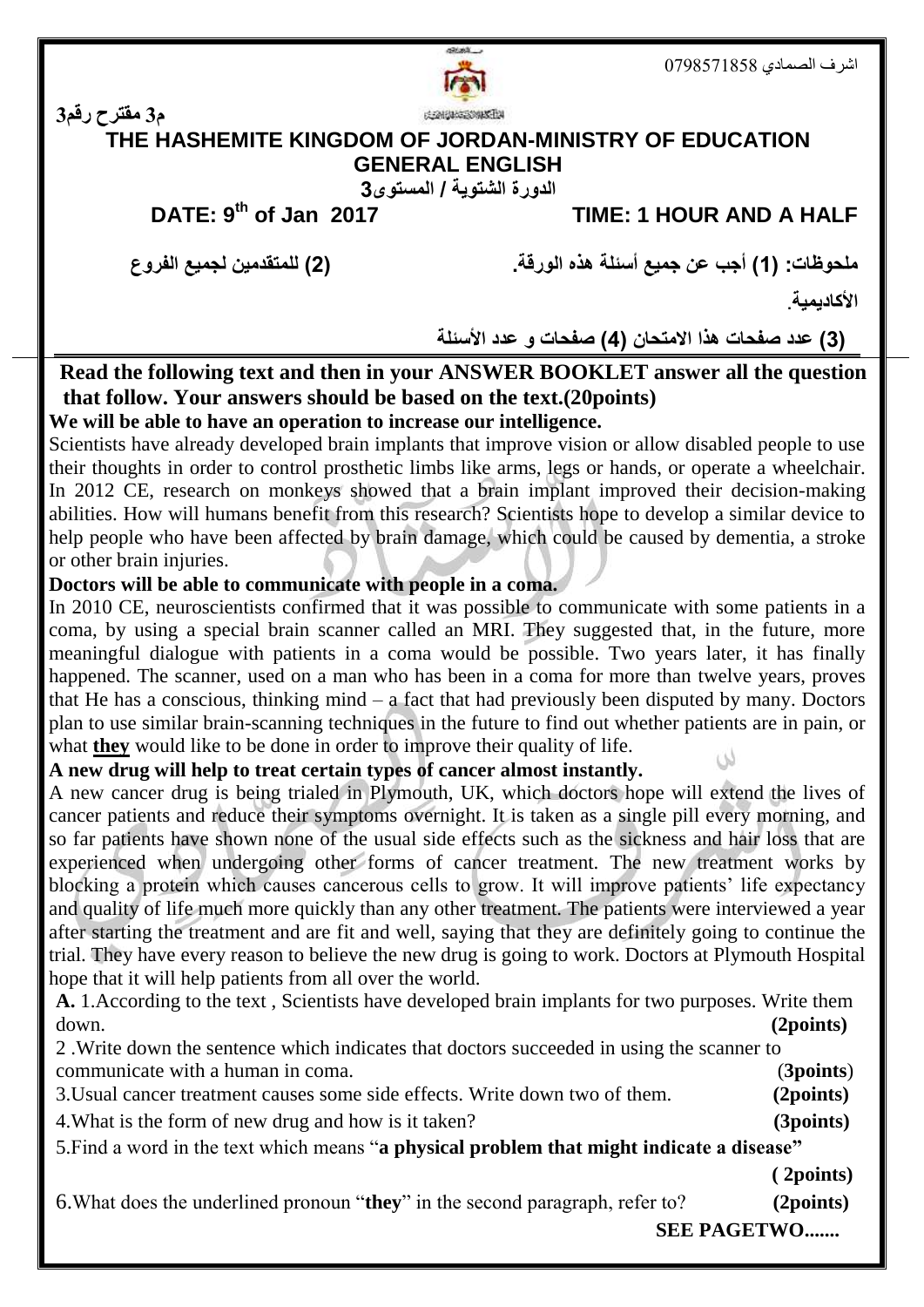اشرف الصمادي 0798571858

#### **PAGE TWO**

7.There are some implications will be for the world if people live longer. Think of this statement. And in two sentences, write down your point of view. **(3points)** 

**B. Literature spot: (3 points)** 

#### **Read the following extract from** *"I remember I remember "* **carefully, then answer the question that follows:**

I remember, I remember, Where I was used to swing, And thought the air must rush as fresh To swallows on the wing; My spirit flew in feathers then, That is so heavy now, And summer pools could hardly cool The fever on my brow! **DAY 1.** How do the word *wing* and the phrase *flew in feathers* help us to work out the meaning of *swallows* ? **(2points**) **2.** Quote any example of the personification from the poem. **(1 points)**

## **Question Number Two: (15 points)**

# **A. Choose the suitable items from those given in the box to complete the following paragraph. There are more words than you need. Write the answers down in your ANSWER BOOKLET. ( 8 Points)**

|                                                                                      |                                                                                        | ailment |  | artificial equipment fund negative                                                              |  |  |                        |            |  |
|--------------------------------------------------------------------------------------|----------------------------------------------------------------------------------------|---------|--|-------------------------------------------------------------------------------------------------|--|--|------------------------|------------|--|
|                                                                                      |                                                                                        |         |  |                                                                                                 |  |  |                        |            |  |
|                                                                                      |                                                                                        |         |  |                                                                                                 |  |  |                        |            |  |
|                                                                                      | 1. Pollution has some serious effect on the environment, such as the death of wildlife |         |  |                                                                                                 |  |  |                        |            |  |
| and plant life.                                                                      |                                                                                        |         |  |                                                                                                 |  |  |                        |            |  |
| 2- Before the boys go climbing, they'll go to a special shop to buy all the<br>that  |                                                                                        |         |  |                                                                                                 |  |  |                        |            |  |
| they need.                                                                           |                                                                                        |         |  |                                                                                                 |  |  |                        |            |  |
| people.                                                                              |                                                                                        |         |  |                                                                                                 |  |  |                        |            |  |
|                                                                                      |                                                                                        |         |  |                                                                                                 |  |  |                        |            |  |
| B. Study the following sentence and answer the question that that follows. (2points) |                                                                                        |         |  |                                                                                                 |  |  |                        |            |  |
|                                                                                      |                                                                                        |         |  |                                                                                                 |  |  |                        |            |  |
| Luckily, the police arrived and the thief was caught <b>red-handed</b> .             |                                                                                        |         |  |                                                                                                 |  |  |                        |            |  |
| What does the underlined color idiom mean?                                           |                                                                                        |         |  |                                                                                                 |  |  |                        |            |  |
|                                                                                      |                                                                                        |         |  |                                                                                                 |  |  |                        |            |  |
|                                                                                      |                                                                                        |         |  | <b>B.</b> complete the following sentence with the suitable words derived from the words in the |  |  |                        |            |  |
|                                                                                      |                                                                                        |         |  | box below. There are more than you need. Write the answer down in your ANSWER                   |  |  |                        |            |  |
|                                                                                      | <b>BOOKLET.</b>                                                                        |         |  |                                                                                                 |  |  |                        | (4 Points) |  |
|                                                                                      |                                                                                        |         |  |                                                                                                 |  |  |                        |            |  |
|                                                                                      |                                                                                        |         |  |                                                                                                 |  |  |                        |            |  |
|                                                                                      |                                                                                        |         |  |                                                                                                 |  |  | <b>SEE PAGE THREE </b> |            |  |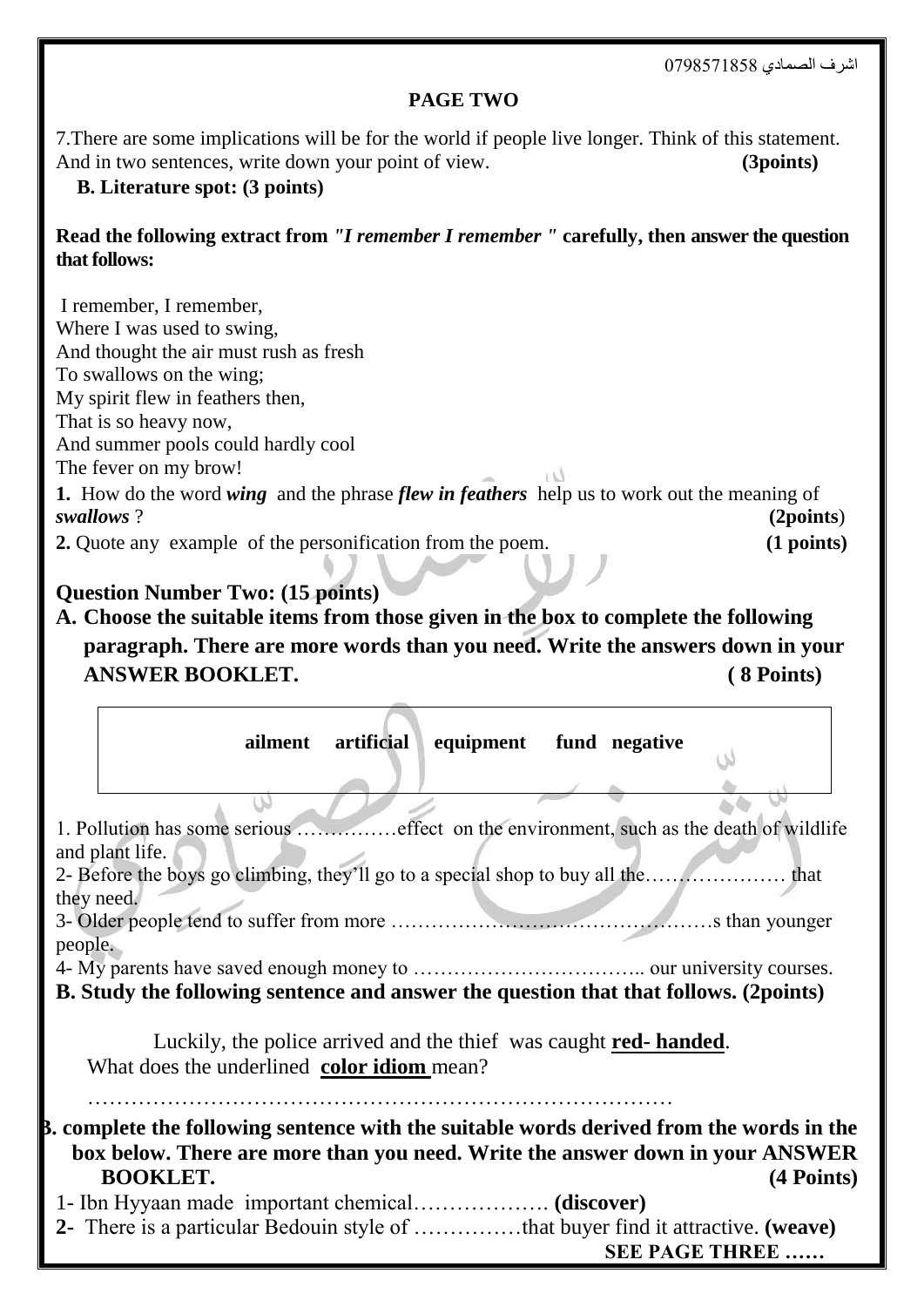اشرف الصمادي 0798571858

#### **PAGE THREE**

#### **Question Number Three: (16 points)**

## **A. complete the text with the correct form of each world in brackets then write it** down in your ANSWER BOOKLET. (4points)

1. Tomorrow between 8 pm. And 10 pm ,I ………… **(be, take)** my dinner .

2. My sister lost her purse yesterday. She ………… **(be, shop)** in the Mall , she must have put it down somewhere and left it there.

3. By this time next year I……………….**(have, graduate)** from university .

4. I want …………. **(get)** a tablet , but I can't afford it.

### **B***.* **Complete the second sentences so that it has the same meaning as first then write it down in your ANSWER BOOKLET. (15 points)**

1. The Olympic games were held in London in 1987.

The year …………………………………………………………

2. people must water plants in order to grow. Plants ……………………………………………………………

3. It is necessary to drive safe in the constructional road .

You………………………………………………………………

4.I asked someone to deliver a meal to us yesterday. I ………………………………………………………………….

5." I saw a famous football player at this store yesterday , but I left as soon as he came into it." He said that ……………………………………………………………………

# **Question Four: (8points)**

**A. The following sentences are in American English, rewrite them in British English, and write them down in your ANSWER BOOKLET. (4 points)**

1. I Just had my dinner with my neighbor .

……………………………………………………………..

2. Leo already did his marvelous project.

**B. The underlined words in the following sentence are not used correctly. Replace these words with the correct ones, and write the answers down in your ANSWER BOOKLET. (2 points)**

……………………………………………………………..

I **Used to** trying to claim **the** mountain Everest but I didn't make it.

**C. Study the following sentence the answer the question that follow. then write it down in your ANSWER BOOKLET. (2points)**

**It appears** that a new collection will be without black dresses .

# **What is language function of using It appears in the above sentence?**

 **SEE PAGE FOUR……….**